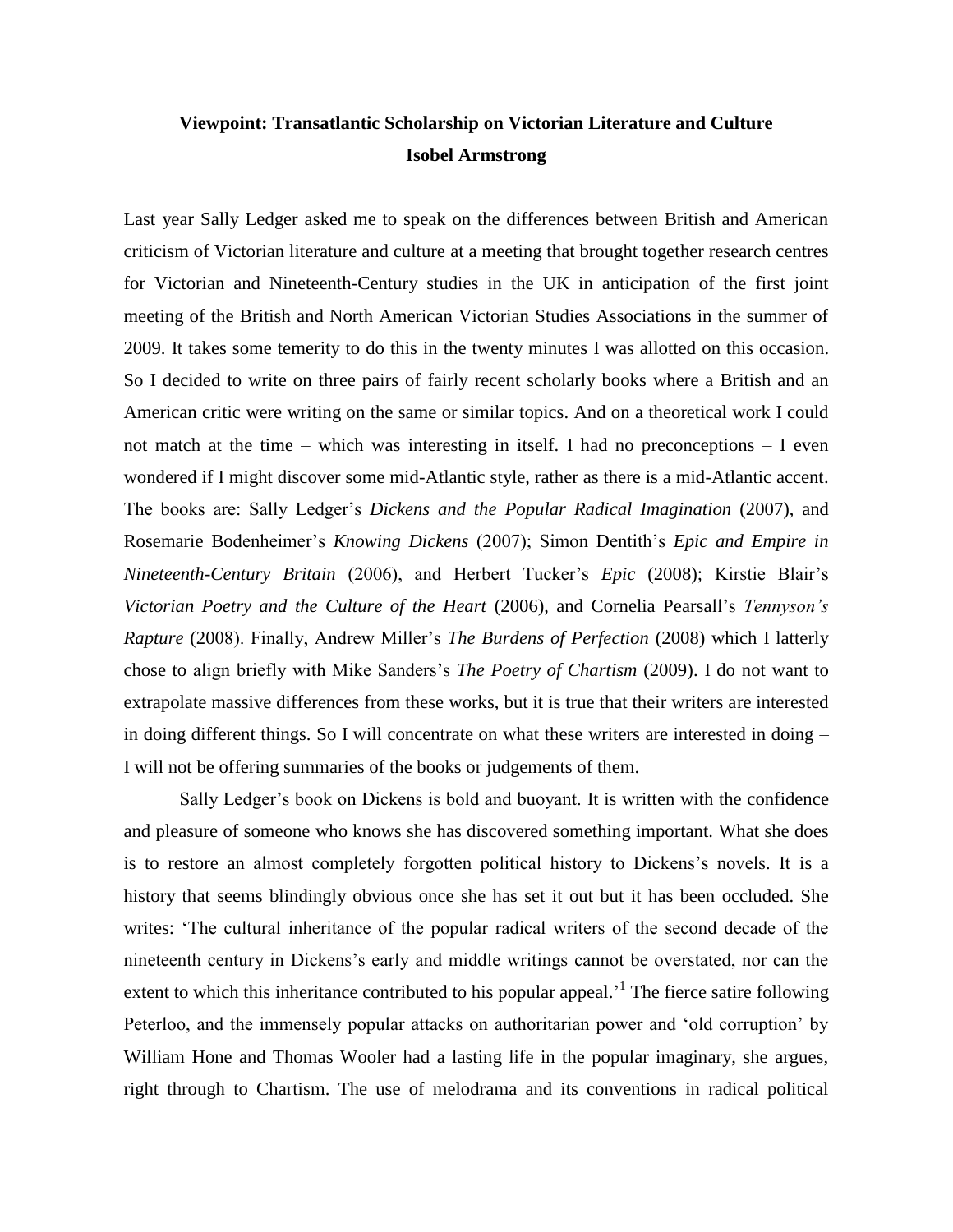critique interest her in particular because of its stark, simple, theatrical and affective disclosure of oppression. Dickens was far closer to radical politics, and to figures such as Douglas Jerrold and G.W.M. Reynolds, than we have either seen or wanted to see, she argues. Her interest is in making this history vivid again, and in making good her claim by showing how popular radical traditions and allusions to these are at work in the texts. Her splendid chapter on the use of political show trials in the Regency and allusions to them in the novels is an example of her method. Moments we have hardly noticed as political allusion stand out: Pickwick's breach of promise trial, with its allusions to the absurdly scanty evidence of Caroline Norton's adultery, resonate in Buzfuz's use of Pickwick's note about 'chops and tomata sauce'; other more sinister references in *Bleak House* (1852-3) and *Great Expectations* (1860-1) also emerge. Ledger feels no need to counter sceptical readings of Dickens the man's personal politics. What she is interested in is an impersonal history that is demonstrably *there*, both empirically and in the novels, as a structure of feeling and as fact. So what comes out is a strong, affirmative reading – and repeated political insights.

Rosemarie Bodenheimer and Ledger complement one another. For the difficult history that interests Bodenheimer is precisely what Dickens can be said to have *known*, an epistemological issue that Ledger sets aside. Her title, *Knowing Dickens*, puns on our capacity to know what he knows and the extent of his own knowing. The paradox of Dickens, the coexistence of extraordinarily sophisticated insights and the simplicities of farce and melodrama and sentiment, of subtlety and crudity, is where her meticulous book starts from. She concludes that Dickens was able strategically both to know and to ignore what he knew. But the problem of knowing carries over into the novels themselves. Thus, as in her study of George Eliot, the psychic biography that interests her is not sequential. The book is arranged thematically with chapters on 'Memory', 'Another Man' (the double), 'Streets', for example, that explore how events, traumas, passions in Dickens's life are reshaped and modulated in the action and language of the fiction. There is no simple explanatory transition from life to text, but a wonderfully concrete demonstration of the way anxieties, contradictions and repressions reappear as further problems in the novels. She is hard on Dickens's anxious class mobility, for instance, and in the 'Memory' chapter shows how consistently Dickens avoided writing about children who work in 'nondomestic jobs for regular wages', as he did himself in the trauma of the blacking warehouse: this even to the extent of an ignominious evasion of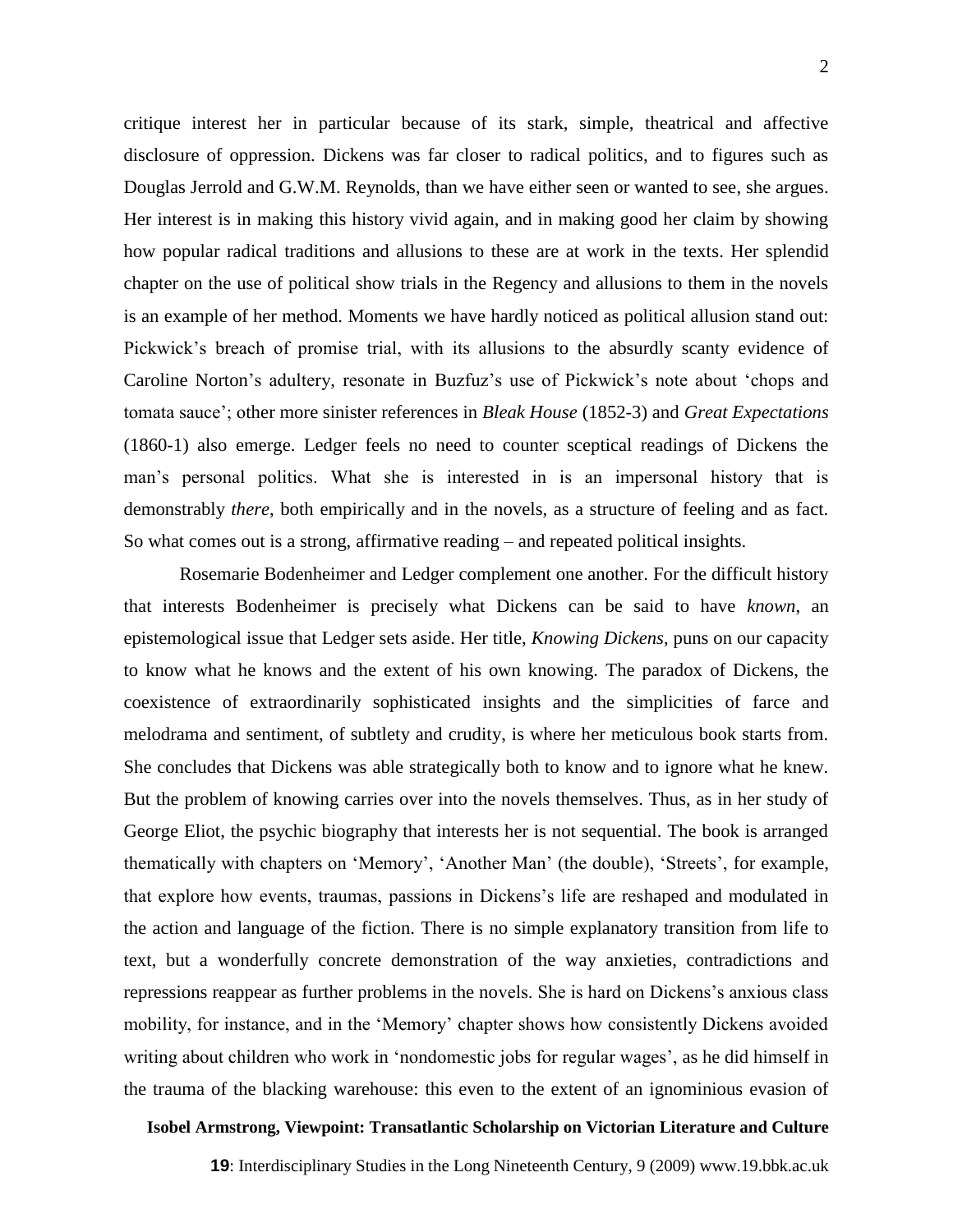direct political action on the Factory Acts and the condition of children in mines.<sup>2</sup> Children in his novels both displace and recall painful memories, but the charge of feeling is all the more powerful. A magnificent account of Little Dorrit as an abused child colluding with her abuser is the fruit of such analysis. The politics and history that interest Bodenheimer are the history of identity and the politics of the self that have an unstable relation to the macro history that interests Ledger. It is this instability between different sorts of histories that should be borne in mind in relation to the theme of this paper – and to which I will return in my conclusion after a consideration of Andrew Miller's recent work.

Simon Dentith's crisp, concise book *Epic and Empire* could fit several times into Herbert Tucker's insouciantly monumental study of the same genre. Despite the triumphalist rhetoric that assumes the novel both absorbed and displaced the obsolete form of epic, Tucker argues, epics persisted in their multitudes right up to the end of the century. His project is to demonstrate that epic was the primary genre of nineteenth-century modernity because it responded to the macro history of its culture. He wishes to offer a counter-narrative that shows the epic can 'tell a sponsoring culture its own story'.<sup>3</sup> Thus he undertakes a massive effort of codification and analysis, which reconfigures remembered and unremembered texts, in order to create this new atlas of epic. He adduces a critical mass of evidence to remake the map, and looks at the foothills of epic (and sometimes even below sea level) as well as its peaks. Thus unknown epoists such as Ann Holmes, Elizabeth Hands, Elizabeth Smith, Sara Pike (there were many female writers of epic), Richard Hole, Richard Cumberland and James Brown are constellated with William Blake, Erasmus Darwin, Robert Southey and Walter Savage Landor in the first chapter, marking the reinvention of epic as a way of addressing the scope of human action and epic itself at a moment of national crisis. At different historical moments the epic addresses crises in national history (there is a fine account of Barrett Browning's *Aurora Leigh* as a 'spasmodic' epic). For Tucker 'modern' nineteenth-century epic uses the generic conventions of epic – invocations, listings, similes, machinery, for instance – only as second-order signs that the rubric of epic is being fulfilled, and puts them to the new uses, the exploration of a myth of development and progress in its best and worst senses.

Dentith's much leaner book is also interested in the epic as bearer of and witness to the idea of nation. He understands epic more widely that Tucker, glossing the later period by

### **Isobel Armstrong, Viewpoint: Transatlantic Scholarship on Victorian Literature and Culture**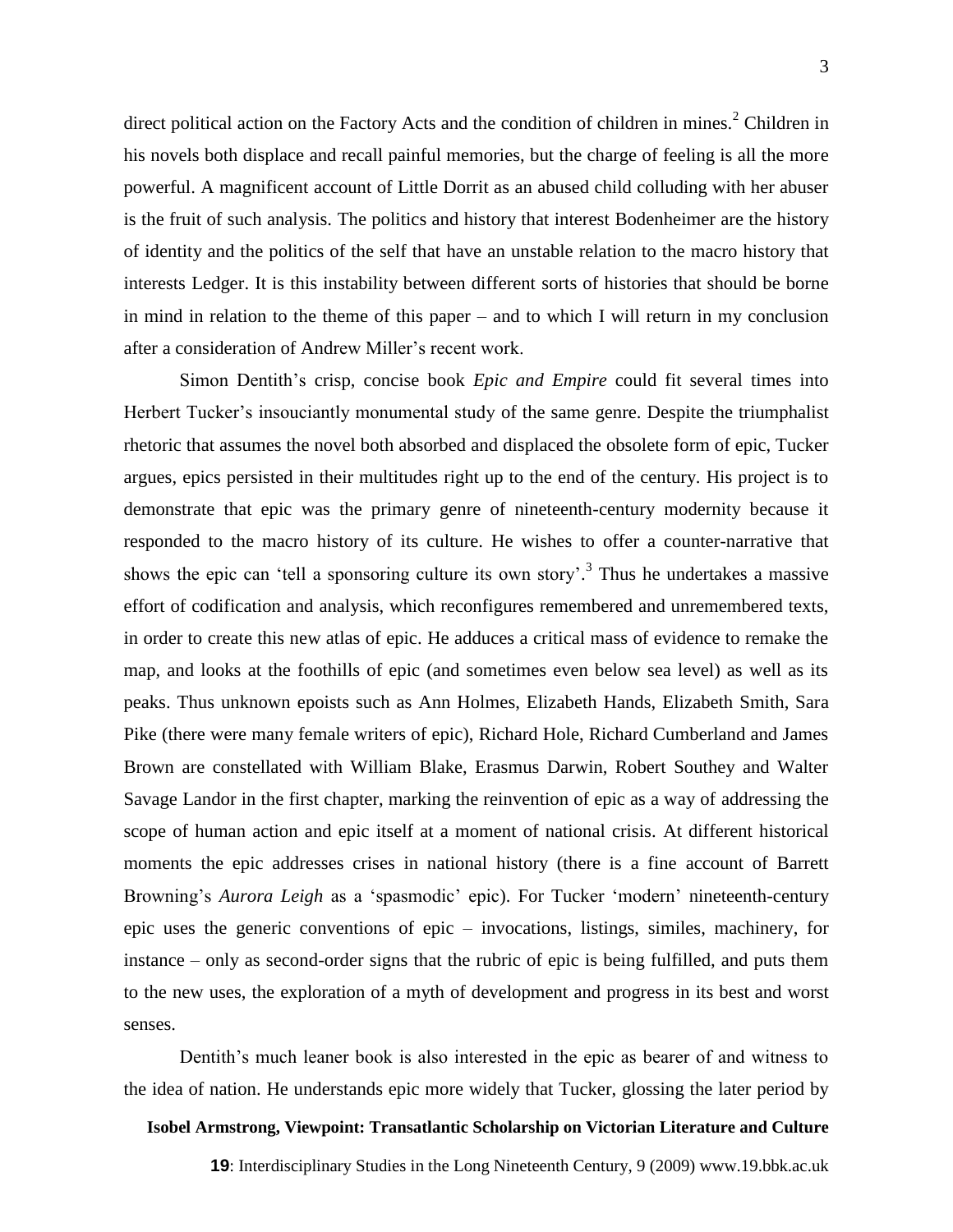the work of Tyler on primitive society and going right up to the twentieth century. The anthropologising of peoples of empire and 'primitive' colonial societies in the work of Haggard, Stevenson and Kipling is included under the rubric of epic. The book ends neatly, where it began, with debates on Homer's status, by returning to more recent Homeric controversies. But he is interested not only in matching the text to a cultural moment of modernity but in the metahistory of this process: how people historicised and theorised epic, beginning with the dispute over the status of Homer and the emergence of the idea of a national poetry through Scott. Critique of critique is his aim, problematics. Scott, for instance, is caught between a 'local, Border or Scottish, national context for poetry' and 'a wider British patriotism'.<sup>4</sup> He too takes up the relation of epic and novel, but this elicits from him a bravura critique of Franco Moretti's hostile reading of Bakhtin and his refusal to grant Bakhtin the polyphony on which he founds the novel. '[W]hat Moretti's maps fail to include is any sense of ambivalence, or any sense that the passage from one generic world to another might be an emotionally charged one' (*EENB*, 124). It's instructive to compare these two critics on Morris's *Sigurd the Volsung* (1876). Dentith looks at sources and notes the 'novelising' of the epic and at the same time its analytic understanding of 'the social roots of primitive epic' (*EENB*, 82). While he reads the poem as critique of modern economic culture, like Dentith, Tucker is more interested in the narrative dynamic of epic. The narrative dynamic is given up to the determinism of the 'code that is the tale' (*E*, 518), resisting a myth of progress. While Tucker is interested in the politics of form, the form history is given in the epic, Dentith is sharply interested in the way people think about history and society.

Kirstie Blair and Cornelia Pearsall are both historicists, but here I will take up the different ways they attend to the circulation of affect. For Blair this circulation is literal. Her first long chapter charts in detail Victorian medical researches into the physiology and pathology of the heart, an interest that new technologies, such as the invention of the stethoscope, made increasingly exact. A cardiac terminology – the circulation of the blood, the flow, the valve, the beat, the pulse, the throb – connected with disorders of the nervous system, with the passions, and with affect, hovers between a literal physiological meaning and a metaphorical or psychological one. The idea of the heart reaches out from the individual body to the body politic, where the transmission of affect is crucial to sickness and health. Victorian prosodists, inflecting rhythmic theory with the pulse of the heart, based theories of

#### **Isobel Armstrong, Viewpoint: Transatlantic Scholarship on Victorian Literature and Culture**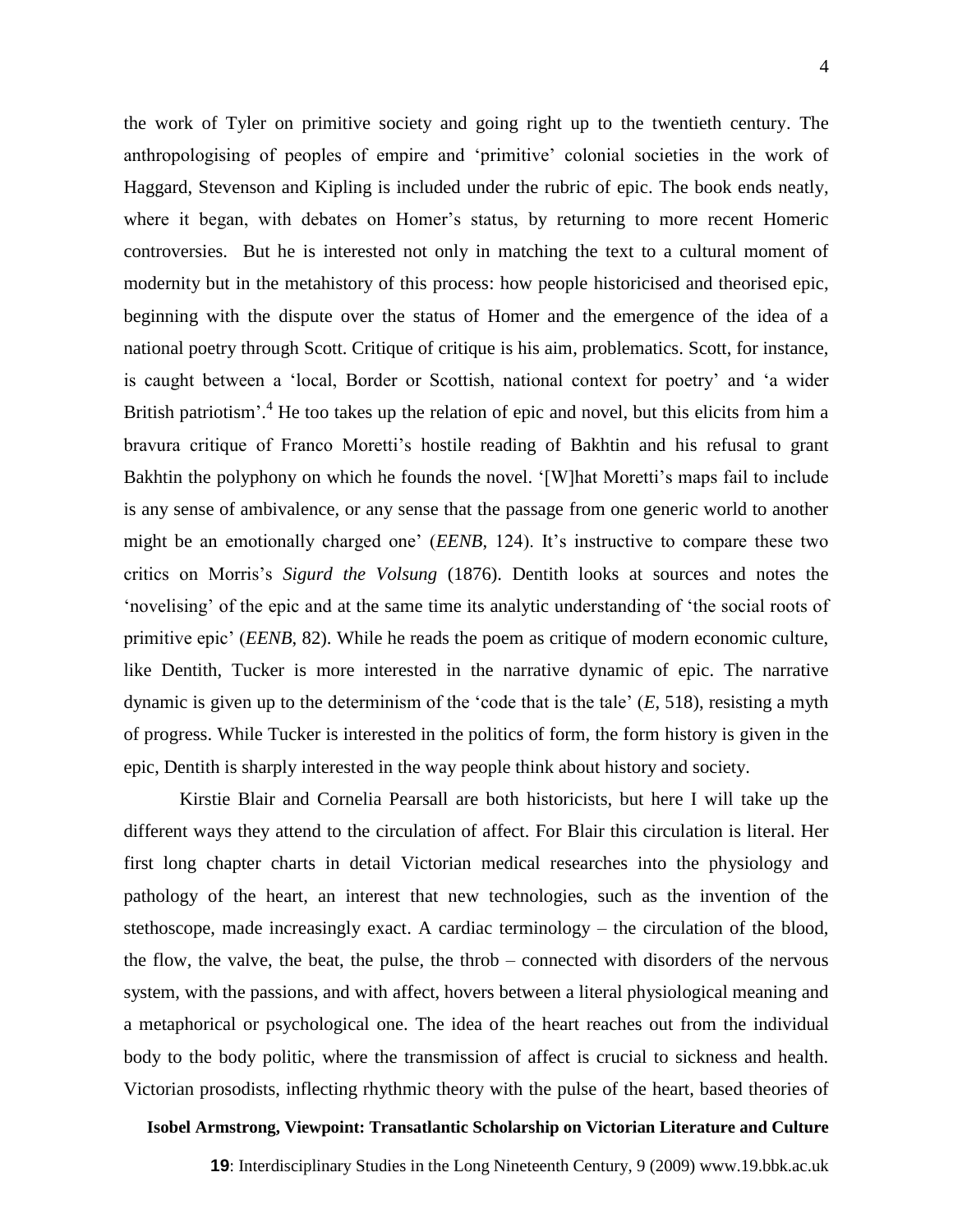metre upon this affective and physical beat. Poetic theory is saturated with cardiac terms. Tennyson, for Blair, is the quintessential Victorian poet of the heart. She looks at the changing semantics of the pulse and heartbeat in *In Memoriam* (1850) and *Maud* (1855). Thus she is, unusually, an empirical historian of material culture and the analyst of affect.

Pearsall brings a prodigious depth of research to just four poems: 'St Simeon Stylites', 'Ulysses', 'Tithonus' and 'Tiresias'. What interests her is the ethical problem of 'seizure' or rapture of the self by eloquence and its authority. She brings the powerful affect of different historical inflections of rapture together with politics and poetics by underpinning her study with performative theory. This is effectively a fundamental critique of current ways of approaching the dramatic monologue and it is an innovative move. Using J.L. Austin's understanding of intentionality and performativity, utterances that perform acts, she argues that suasive, 'efficacious language' is both the substance and the goal of the monologue, which aims to transform its interlocutor and us and on many occasions the speaker himself.<sup>5</sup> Thus the monologue is an event that takes place in the real 'time of its utterance' that performs the rapture it describes and is the imitation of a speech act or a *performance* of performativity (*TR*, 337). As she writes elsewhere, the monologue aims to 'dramatize, as well as to cause, performative effects'.<sup>6</sup> The speaker is an intentional being in a way that theories of the monologue usually deny, concentrating as they do on ironies of failed communication or psychological slips and betrayals of which the speaker is unconscious. Here she makes a stunning political reading, allying her formal reading with what she terms 'Whig poetics'. In a way that revolutionises our understanding of Tennyson's politics (he is always associated with conservatism), she shows his Whig affiliations convincingly by reference to Arthur Hallam's correspondence, his father's connections, and the wary relationship of both Hallam and Tennyson to Gladstone. Political action is incorporated into the very processes of the poem in this performative poetics. The speaker aims to transform, and just as the monologue brings into being a slow process of transformation, so Whig poetics reflected the process and gradualism that constituted the moderate reformism of Whig politics.

Pearsall brings a mass of material together. She is both a cultural historian and a creator of rhetorical theory. These two critics chase the tricky question of affect (you can't *point* to it) in very different ways, Blair by describing debates about emotion inside and outside the text, Pearsall by thinking through the dynamic of the speech act. I guess the

## **Isobel Armstrong, Viewpoint: Transatlantic Scholarship on Victorian Literature and Culture**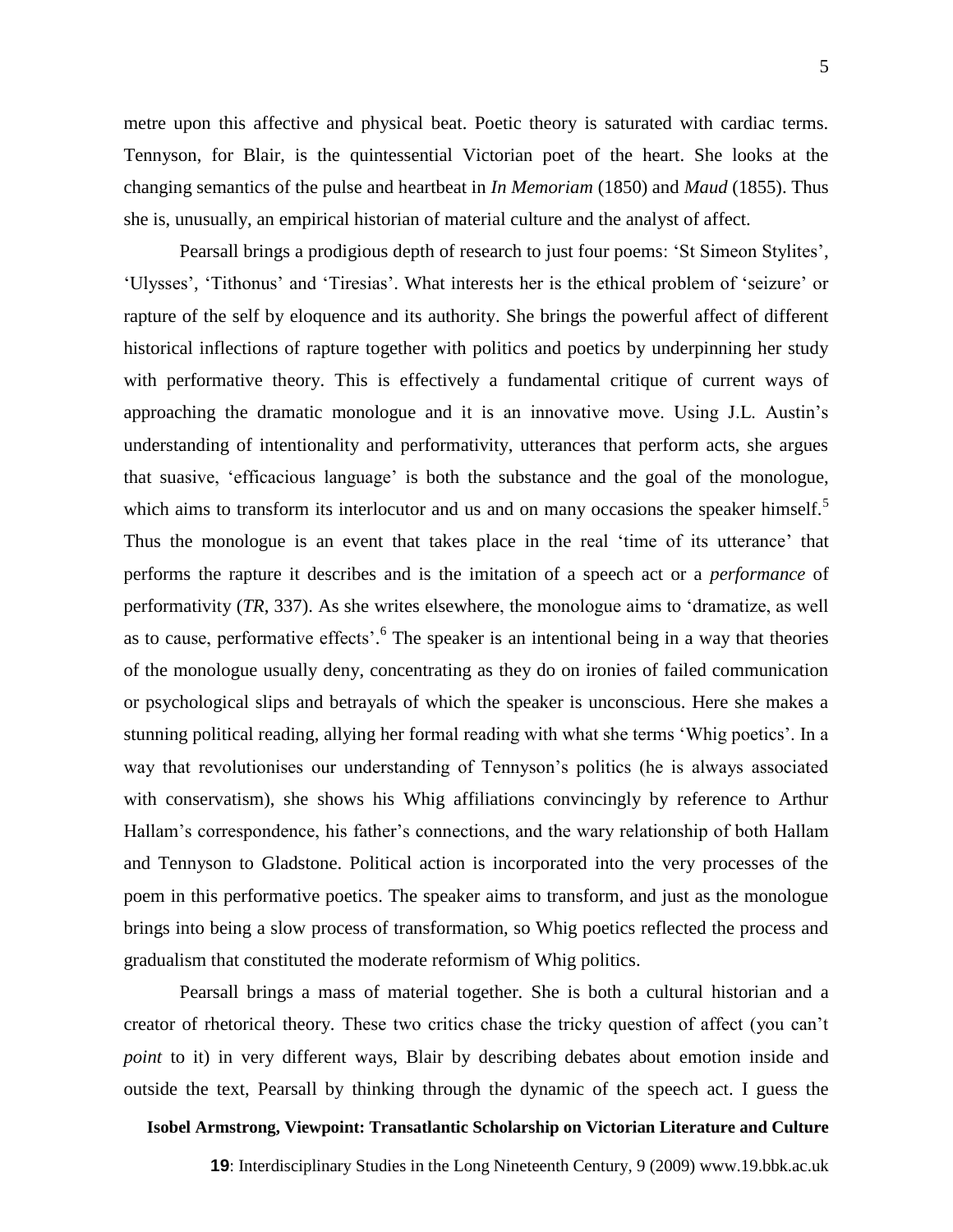increasing use of Austin and ideas of performativity in criticism have subsequently prompted me to ask how one considers the success or otherwise of a performative poem. It surely cannot be the case that the mere fact of being performative is enough to guarantee a statement's communicative success. Nor does the 'real time' occurrence of performativity necessarily give it authenticity. It seems that one of the tasks ahead is to develop criteria for thinking about the success of performativity. What are they?

To recapitulate before I turn to Miller: I think all these writers are using history, but in very different ways – empirical, cultural, social – and with varying kinds of selfconsciousness. For Ledger the radical tradition is a kind of impersonal, demanding ideological force that requires a response from writers, a reservoir of cultural meaning and practices to be drawn upon irrespective of the specificity of an individual subject's life and biography, whether that subject is the object of writing or the writer him or herself. For Bodenheimer's psychobiographic history it is precisely the individualised psychic experience and its convergence with empirical history that sets up a problematic relation to the text, thus requiring investigation. For Tucker the national politics of a literary form, epic, for Dentith the metahistory of epic, are foregrounded. For Blair the history of science, for Pearsall the history of a form and the politics of the emotions, determine their work. All these critics are close readers, they are all aware of gender and race, but these have been so completely assimilated into our practice that they are almost unnoticeable. More important, they are all in different ways revising what we think of as Victorian culture.

This is where I turn to Miller, who, I think, would not be interested in many of the works above, which is chastening. His is a work of high seriousness: it works through praxis (what he calls implicative criticism). Implicative criticism does not work through argument but through deictic demonstration, the effort to draw a reader into the ethical mindset of the critic. He is forging an ethical criticism, in which the attention he gives to the realist novel (actually a few exemplary texts) is intended to model the ethical reading it elicits from the text. Gone is the Barthesian 'scriptible' text (the hubristic notion that we can create the terms on which we 'read' the text and thereby write it): it is an inwardness that lives with and in and elaborates the text that he values. His sage figure is Stanley Cavell, juxtaposed rather oddly with Eve Sedgwick and Neil Hertz. His ethical language is avowedly perlocutionary (Austin's code for affectivity) and offers 'a performative experiment in method'.<sup>7</sup> He explicitly (and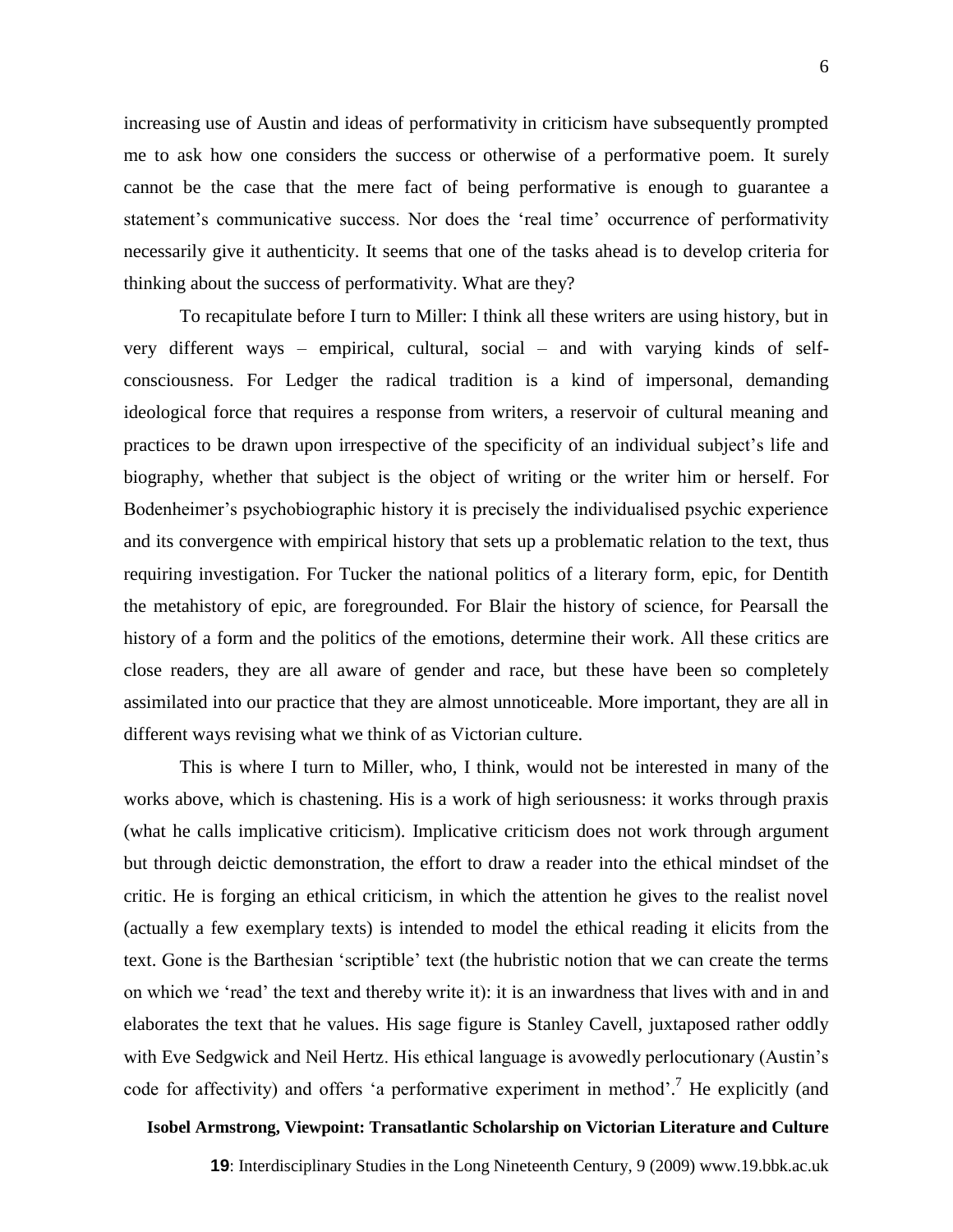very ably) repudiates both ideology critique and Foucauldian panoptical readings of power. Regenia Gagnier in her recommendation of the book speaks of his 'return' to ethics and, fascinatingly, the way it is 'agitating'. For Miller resists the diktat of new historicism and regroups Victorian writing under the rubric of care of the self, the search for perfection, and brings together figures who belong to wildly different formations and political and religious affiliations in a way that amazes a paid-up new historicist (as it is probably intended to) and deliberately depoliticises. Mill and Newman rub shoulders, for instance. Kierkegaard, F.H. Bradley, Nietszche, Browning and St Paul consort on a single page (*BP*, 15). He is reimagining the clichés of an older humanist reading of the Victorian period and making it new with what he thinks of as 'philosophical love'.

When I think of the 'return' to anything (the return to ethics, the return to form) I am mindful of John Ashberry's words – 'return to the point of no return'. It is impossible. While I deprecate the accusatory history that ideology critique can produce, and the determinism of Foucauldian criticism, as well as the assumption by both (at their worst) that they know more than the text, I am still meditating on Miller's praxis. His is a complex movement of thought. He argues that 'Perfection' involves a dialectic of belief and scepticism, for example. A valuable aspect of his praxis, and central to his position, is his reading of the realist novel through second-person mediation, a dyadic exchange – I, you, me – rather than the impersonal third person or the needy ego of the first person. But there are many things I find difficult to respond to, such as his rejection of the third person, or his understanding of the 'optative', the life we might lead and forego, choices forced upon us by fiction and its imagination of possibilities.

An entirely different form of ethical criticism is the work of Mike Sanders, whose *The Poetry of Chartism* (2009) is one of the most honourable acts of criticism I have read recently. Sanders makes no ethical claims for his work: what he does is to read Chartist poetry with such deep respect and historical understanding that he elicits what he calls a 'Chartist aesthetic'. For almost the first time the terms of a body of working-class art come before us. His reading of poems in the *Northern Star*, the Chartist newspaper, is exemplary. Throughout he threads together politics, history and poetics in a way that brings political passion and the aesthetic together.

### **Isobel Armstrong, Viewpoint: Transatlantic Scholarship on Victorian Literature and Culture**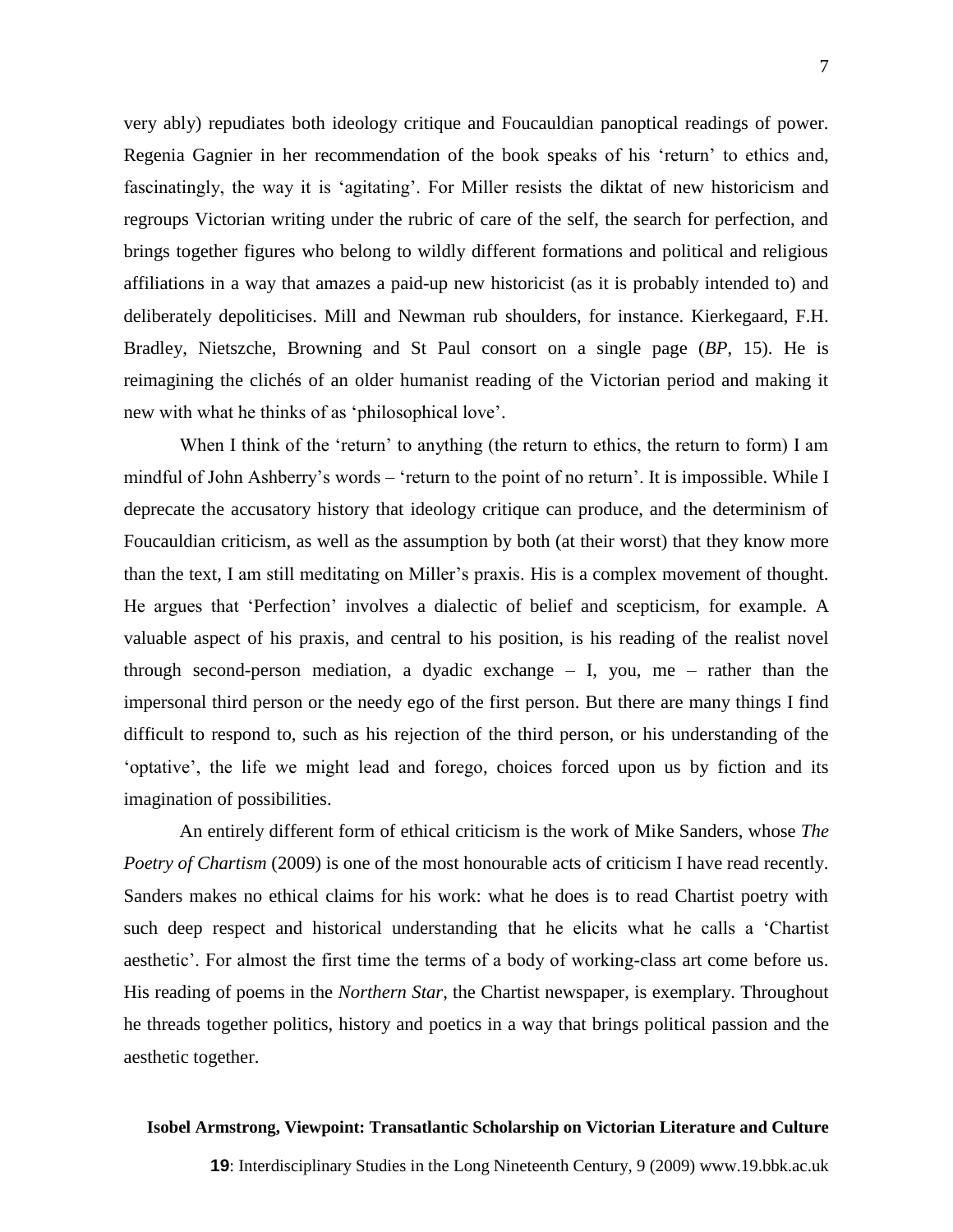8

And so, what of the differences between British and American critical interests? There are some obvious differences. American books are bigger for the most part, and rather than thinking of those jumbo packs that only American supermarkets sell, I am mindful of the resources and research time that American academics still have even in hard times. But I am tentative about pronouncing on definitive differences and giving form to an Atlantic divide. I think that Bodenheimer's concern with identity and Pearsall's interest in the performative strike a chord with Miller in the way other work does not, and this is interesting (though Miller might be arrested by Dentith's critique of Moretti's failure to detect affect, and Blair's understanding of the affect-laden text). On the other hand, British critics have grown up with the historical legacy and environment bequeathed by the Victorians – they have often learned in their (cold and insanitary) school buildings, for example. This must make a difference. I hazard that the different histories of our countries are formative of British and American criticism, particularly of the nineteenth century. While America was a republic in this century, with the right to happiness built into the constitution, England was struggling to achieve democratic suffrage, and did not do so until the twentieth century. The sharp sense of politics and a history of oppression that characterises much of the work by scholars in the UK discussed here must be down to this. The crimes of both nations were different – slavery on the one hand, working class oppression and colonial violence on the other. Americans seem to me to look at what the text is doing in its freedom. The British look at the limiting circumstances concurrent with the history of the text.

But I am aware that the tendentious generalisation is too much an inherent part of the kind of analysis I have been asked to make. It is a cause for rejoicing that so much excellent criticism of Victorian writing has arrived from both sides of the Atlantic recently, a cause for rejoicing that there is so much interchange between critics in Britain and America. Victorian criticism has always been the laboratory of theory and methodology. The books reviewed here suggest that it continues to be so.